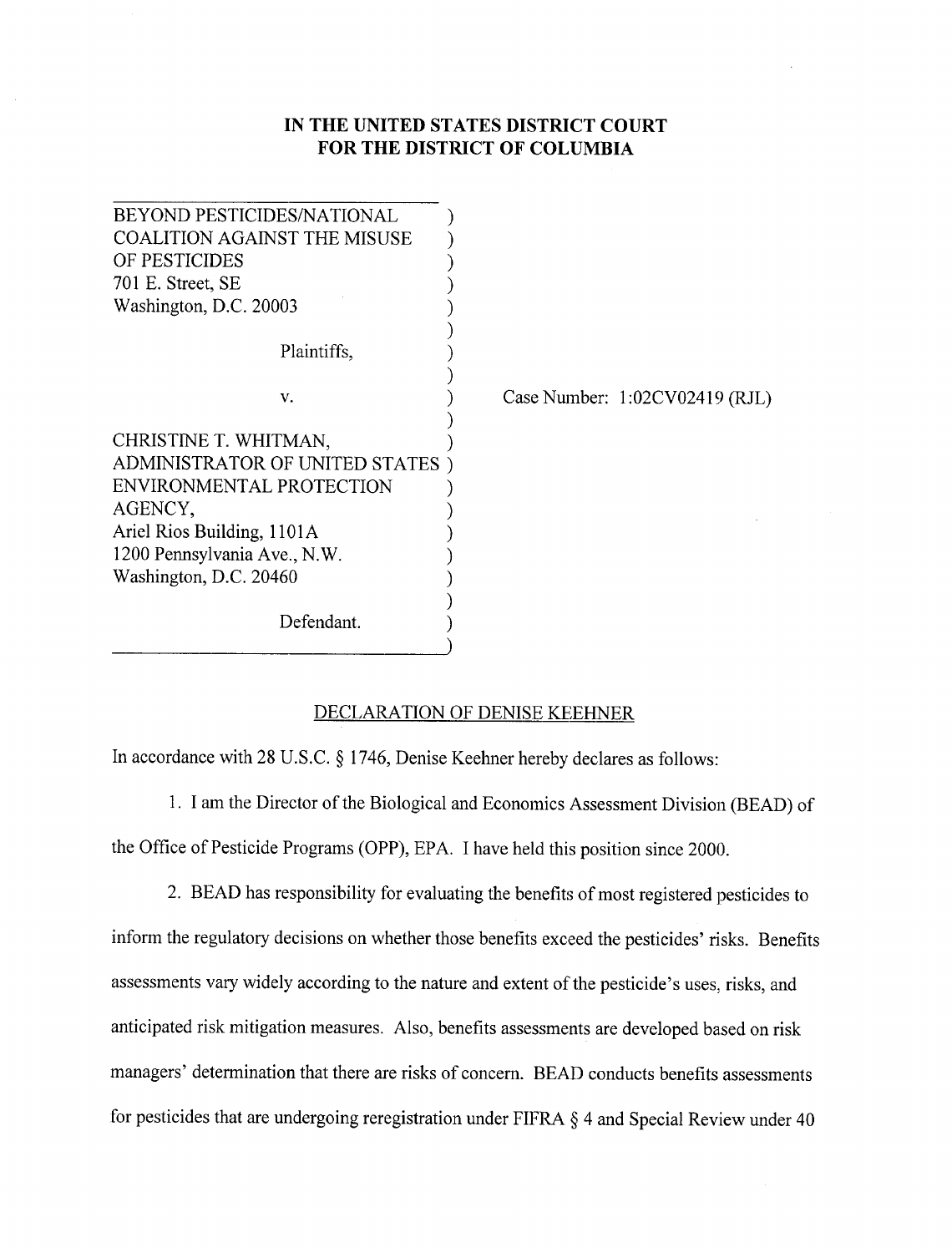C.F.R. Part 154. These assessments are coordinated with the regulatory divisions of OPP.

3. OPP typically performs benefits assessme*nt*s for reregistration actions after risk assessme*nt*s have been completed, have been released for public comme*nt*, and risks of concern have been ide*nt*ified. When benefits assessments are conducted, they may consider the pote*nt*ial biological and economic impacts of risk mitigation and manageme*nt* measures ide*nt*ified through the developme*nt* of the risk assessme*nt*s. Once the risks and benefits have been assessed, OPP will make a regulatory decision of whether the pesticide meets the standard for registration, i.e., whether the benefits of the pesticide outweigh the risks.

## Status of Wood Preservatives' Benefits Assessme*nts*

4. The benefits assessme*nt*s for pe*nt*achlorophenol (pe*nt*a) and the other wood preservatives (CCA and cre**o**s**o**te) are in the very earliest stages and will n**o**t be c**o**mpleted f**o**r several months. We are planning to make a draft **o**f the benefits assessment available to the public f**o**r comment before finalizing it.

5. The Agency made the decision t**o** evaluate and make reregistrati**o**n eligibility decisi**o**ns **o**n pentachl**o**r**o**phen**o**l, cre**o**sote and CCA during the same per**i**od **o**f time due t**o** the fact that there are overlapping uses (i.e., that they can be alternatives for one another), there are risks of concem associated with all of them, and that any risk*/*benefit decision made for any one preservative should consider potential shifts to the others and the consequences of these shifts. During the benefits analysis currently being conducted by OPP, the questions of to what extent any one of these pesticides can substitute for another and to what extent non-pesticide treated alternatives (e.g., steel, cement, composite materials, etc.) are available and cost effective will be explored. This information will be considered by the Agency along with its assessment of the risks when it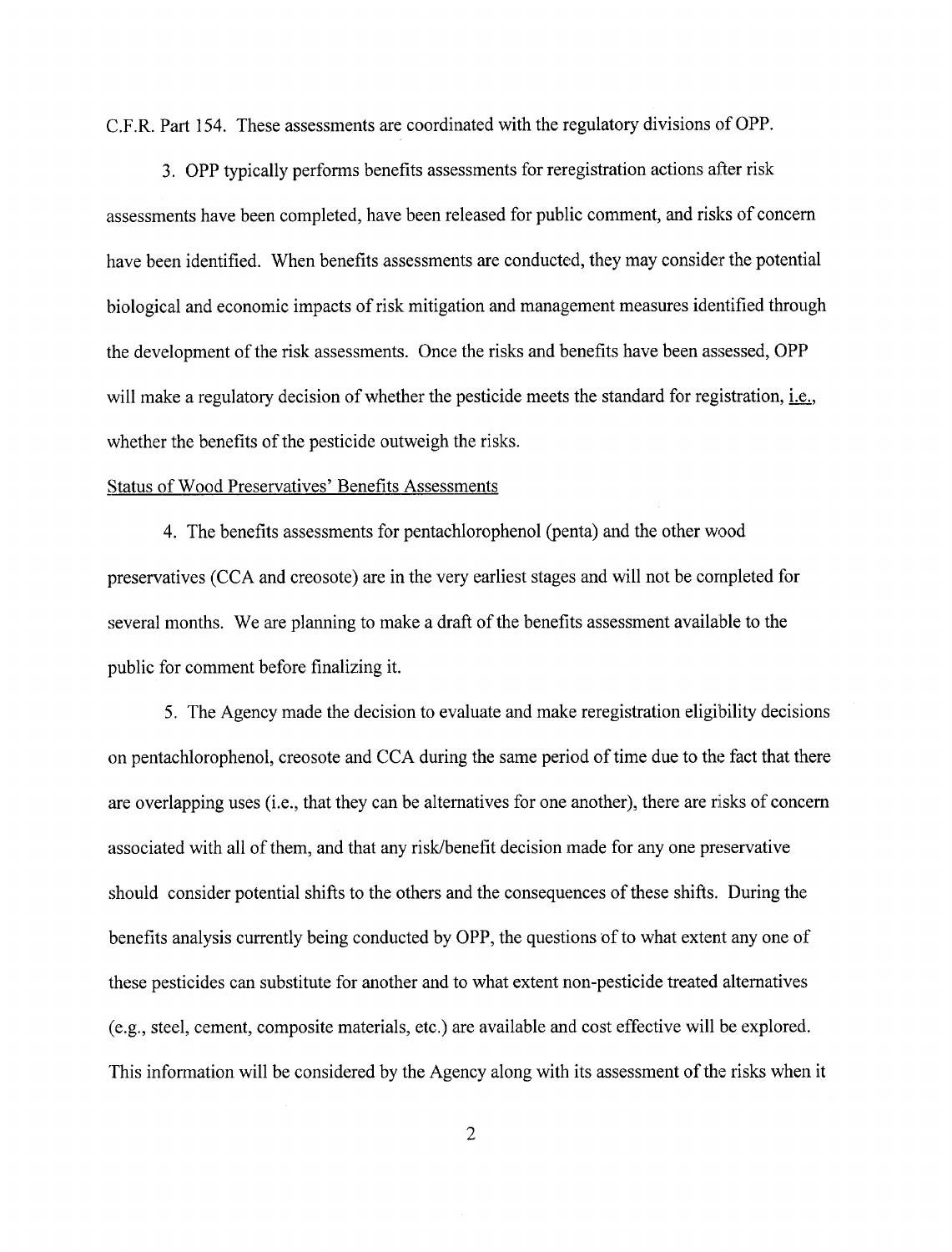conducts its risk*/*benefit analysis for the wood preservatives.

6. Because the risk assessments for penta and the other wood preservatives**;** are not yet final, only very preliminary work has been done thus far on their benefits assessments. Here is a brief summary of some of the information we have so far.

a. We are aware that the utility industry relies heavily on penta-treated wood products. About 97% of the penta produced in the U.S. was used on utility poles. The estimated U.S. consumption of penta in 1999 was 15 million pounds. About  $62$  million (about  $52\%$ ) of the utility poles currently in use have been treated with penta.

b. In the past, EPA restricted the use of certain industrial wood preservatives. At that time copper naphthenate was expected to replace much of the use of these wood preservatives and thus, to capture a larger market share, but this did not occur. CCA has had more success than copper naphthenate in capturing market share in the wooden utility pole sector. Based on our currently available information, copper naphthenate is used on approximately 3-5% of wooden utility poles, while CCA is used on about 35% of utility poles.

c. Thus far, BEAD has only some basic information on alternative pole materials that do not require treatment with pesticides. Most of this has been supplied by manufacturers of these materials who have met with OPP personnel. BEAD does not have scientifically valid data at this time to indicate whether the alternative materials are biologically and economically feasible as large scale alternatives to wood poles. There is some use in the U.S. of utility poles made from alternative materials such as steel, concrete, and composites. OPP's current information suggests that steel and concrete have about 2% of the market share. The use of composite materials for utility poles is still in the early stages and data are limited. Poles made from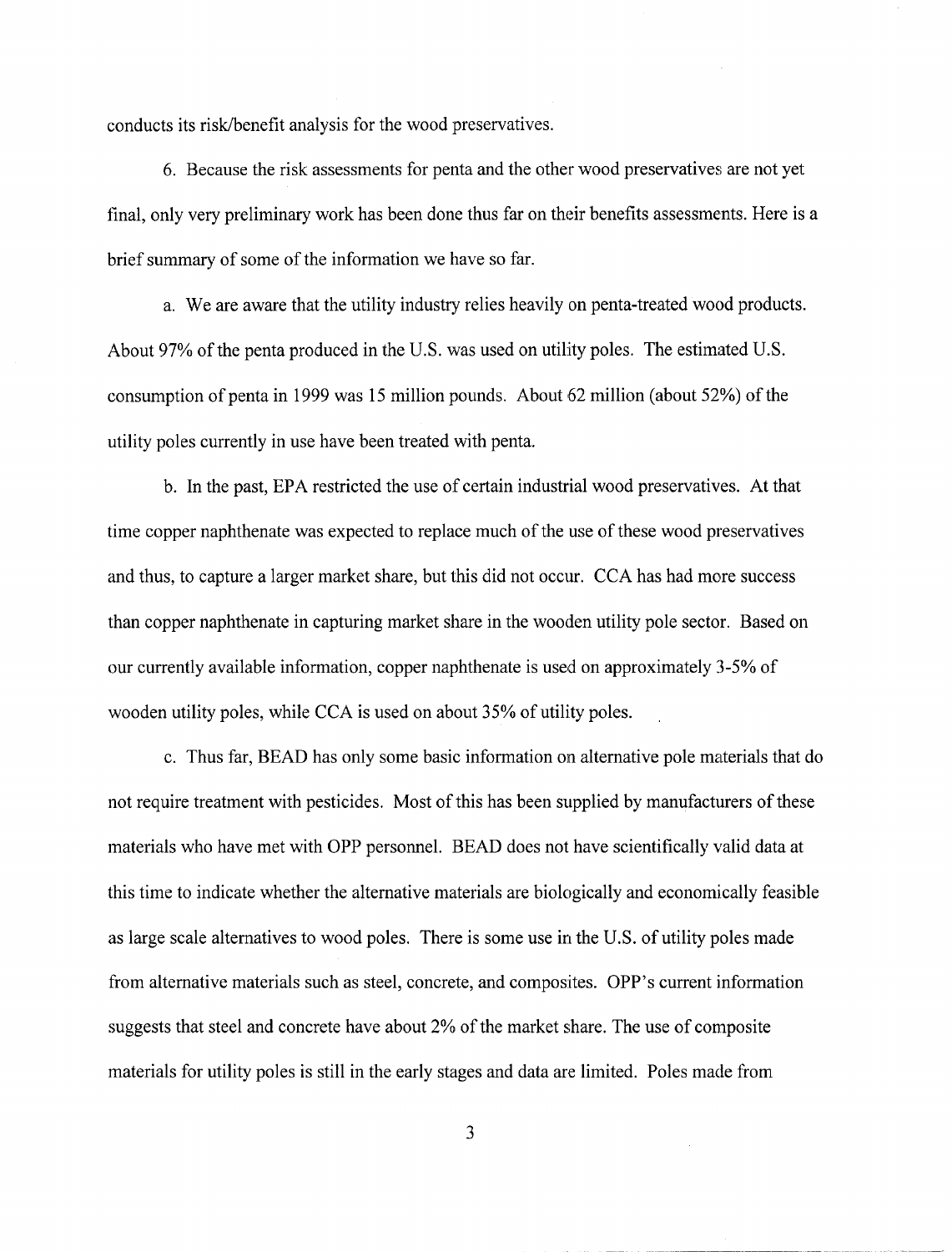alternative materials may be more expensive and there may be additional costs associated with alternatives such as disposal of existing wooden poles and a requirement for special installation equipment. There may also be regional limitations that could prohibit the use of alternative materials in some locations.

7. BEAD recently received proprietary information from a contractor in a preliminary report on creosote. A similar report on penta is scheduled for submission to BEAD later in December. The statement of work for the contractor's report on CCA is under development. BEAD expects the contractor's CCA report to be submitted in early 2003. These reports will provide information on the use of wood preservatives, information related to plant*s* which treat wood with preservatives, information related to the industries that use treated wood products, and the alternatives to the individual preservatives. These reports, with other information, will be used to develop a thorough benefits assessment on the impact of potential risk management options.

8. Generally, when human health or ecological risks of concern are identified, the Agency undertakes a benefits analysis. The Agency's benefits analysis for penta will address the questions listed below. We have gathered some preliminary information to answer these questions, but until more in-depth analysis can be completed, it is not possible to accurately predict the impact of suspending or canceling one or more of the wood preservatives.

a. Do wood treatment plants use multiple preservatives, or do they tend to use one particular type of product?

b. What are the costs associated with switching preservatives in the treatment facilities?

c. What are the costs associated with changing to alternative materials for utility poles

4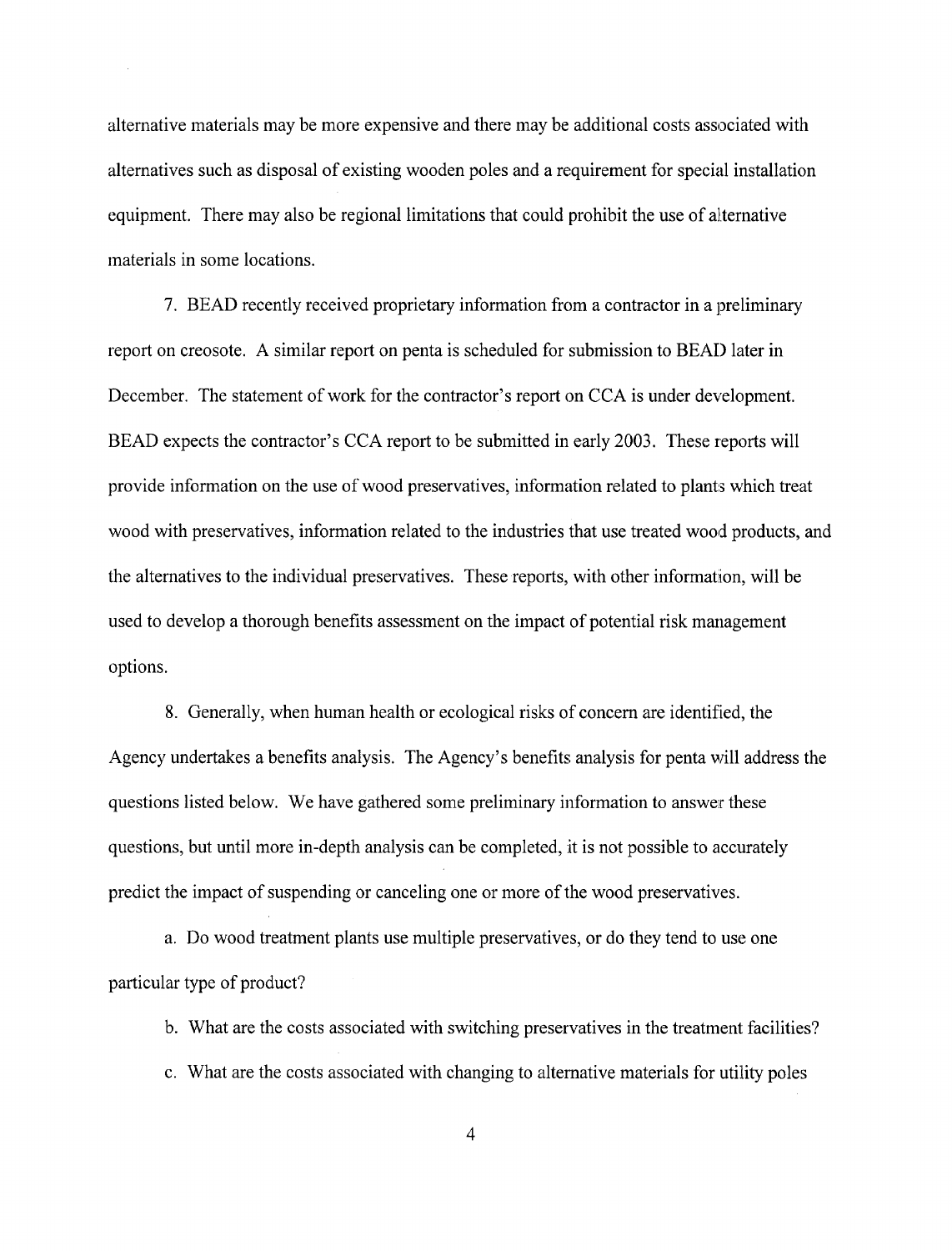(poles, installation equipment, disposal of existing poles, etc.)*'*?

d. Are there any regional limitations to the use of alternatives, chemical and nonchemical (such as soil, topography, etc. on selection of alternatives)?

e. How many poles are put up per year in the U.S.?

f. How many have penta applied?

g. To what extent are non-wood poles used in the U.S?

h. What effect would the sudden unavailability of wood preservatives have on utility industry's ability to put up poles on short notice?

i. Are there poles in storage already treated with penta (or other materials) and, if so, how many?

j. To what extent is the industry changing to CCA or other chemical alternatives?

k. To what extent is industry switching to other alternative materials (steel, concrete, composites, etc.)?

n. What has been the experience of European countries and other nations concerning the wood preservatives and their experiences with alternative materials?

## Consequences of Immediate Action

9. It is not possible at this time to predict all of the economic, social and environmental impacts that would occur if penta were suddenly unavailable for use (e.g., if the Agency were to suspend penta or other wood preservatives on an emergency basis) because we do not have adequate information at this time upon which to base a reliable assessment. The i*m*pacts could affect, but not be limited to, wood treatment facilities, utility companies, and utility consumers.

10. Whenever the Agency revises a pesticide's registration significantly (especially when